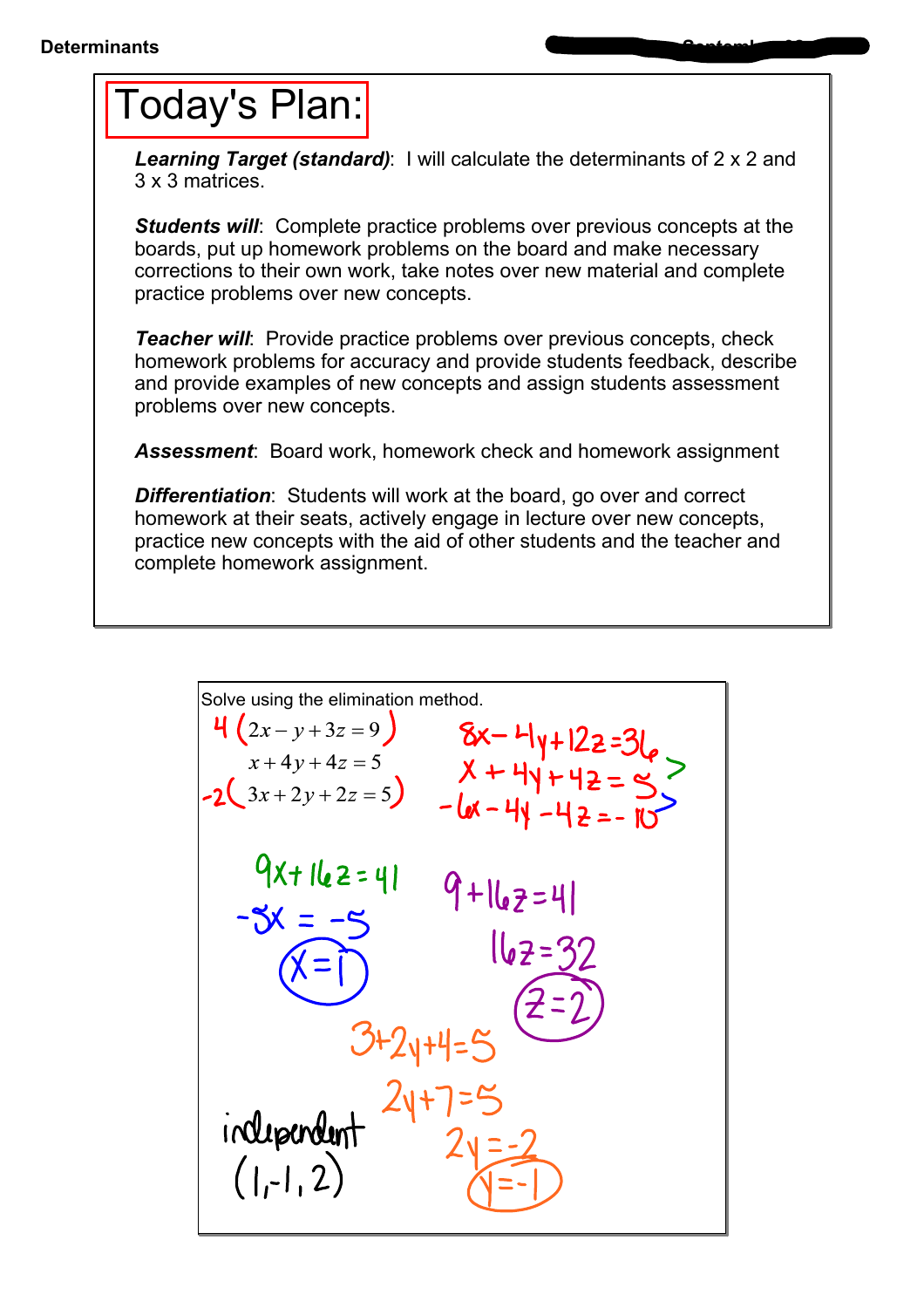

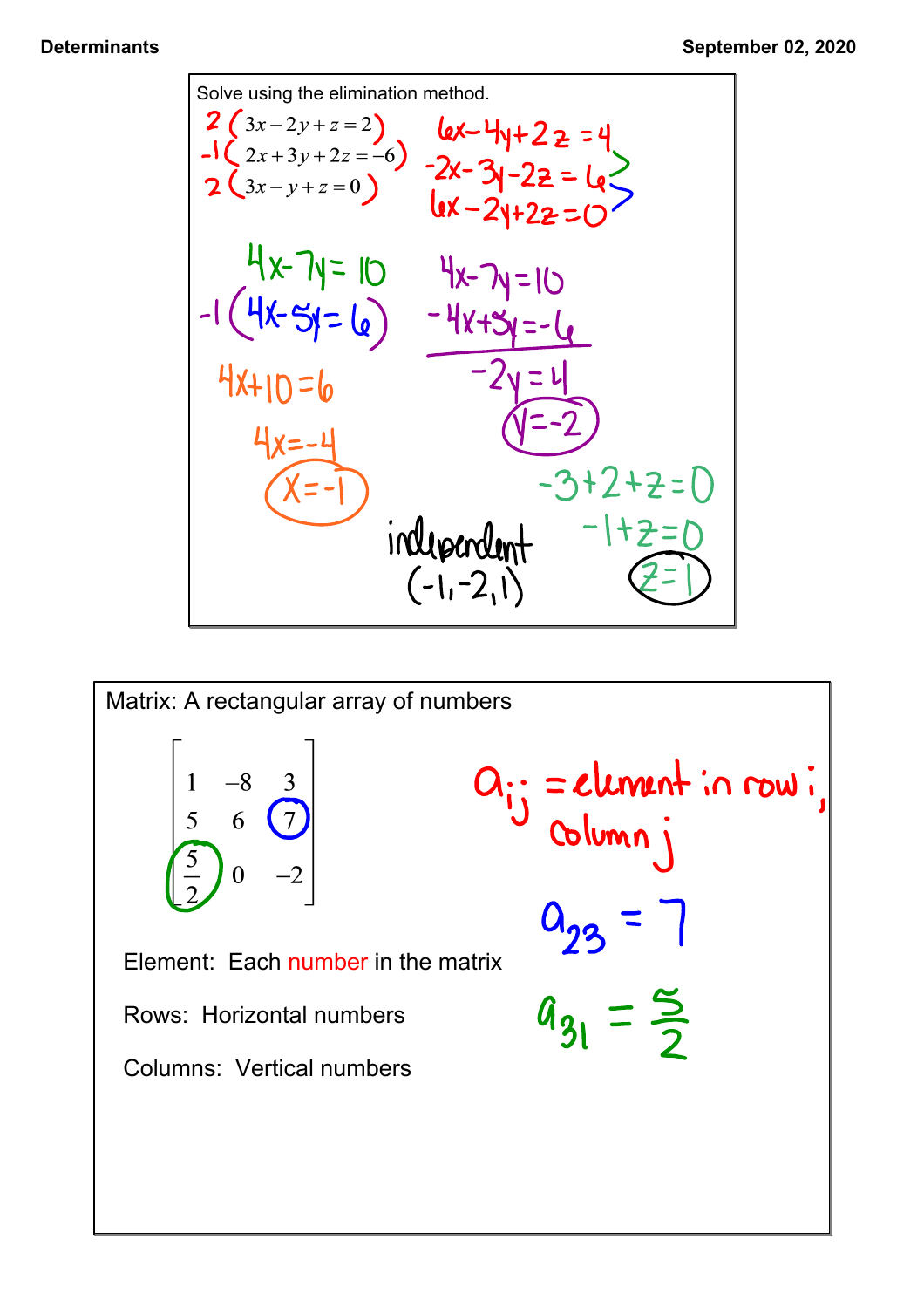

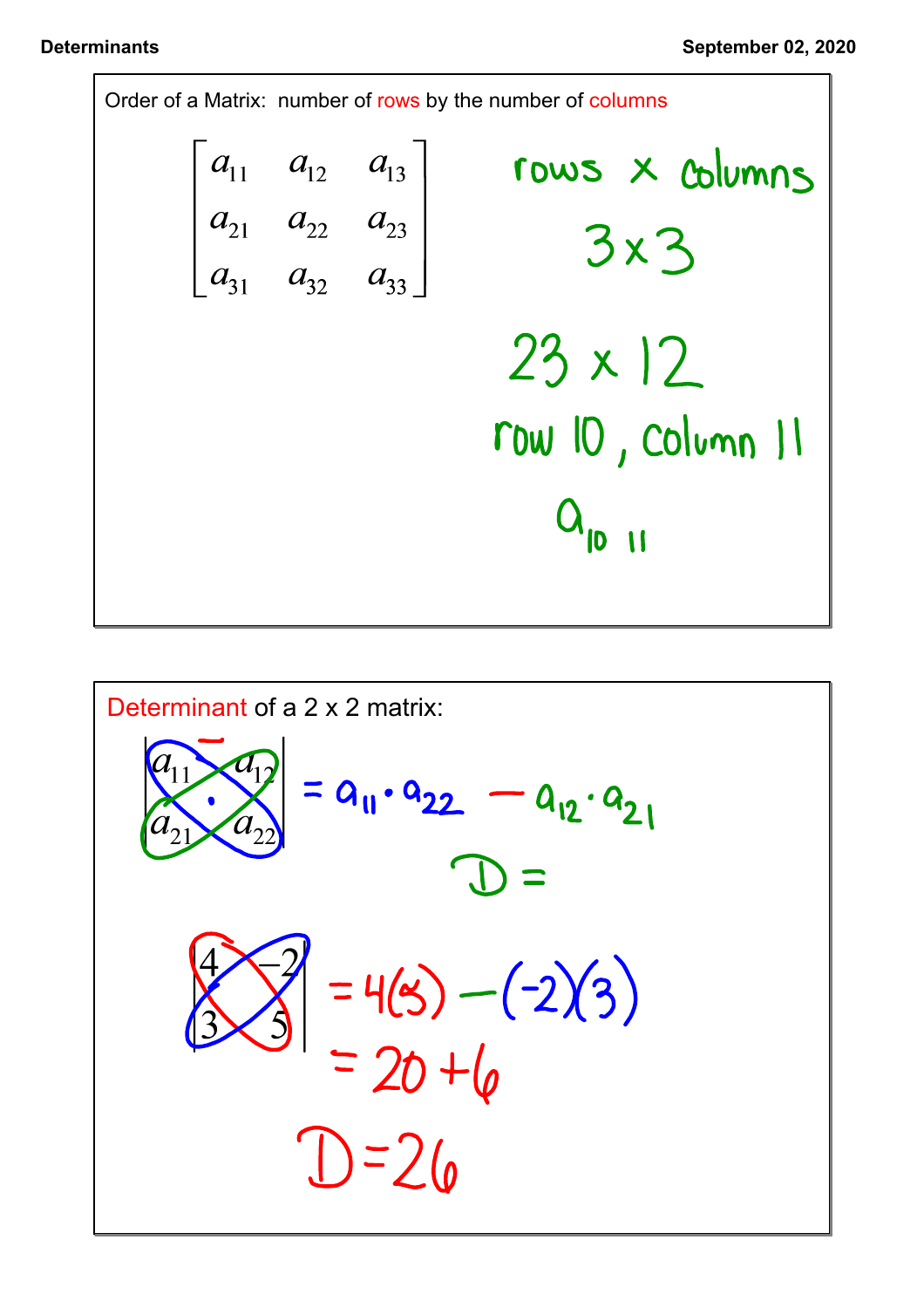

$$
C_{ij} = (-1)^{i+j} M_{ij}
$$
  
\n
$$
C_{ij} = (-1)^{i+j} M_{ij}
$$
  
\n
$$
\begin{bmatrix} \frac{2}{-3} & -1 & 0 \\ -1 & 4 & -4 \end{bmatrix}
$$
  
\n
$$
= -1 \begin{bmatrix} -3 & 0 \\ -1 & -4 \end{bmatrix}
$$
  
\n
$$
= -1 \begin{bmatrix} -3 & 0 \\ 12 & -1 \end{bmatrix}
$$
  
\n
$$
= -1 \begin{bmatrix} 12 & -10 \\ 12 & -12 \end{bmatrix}
$$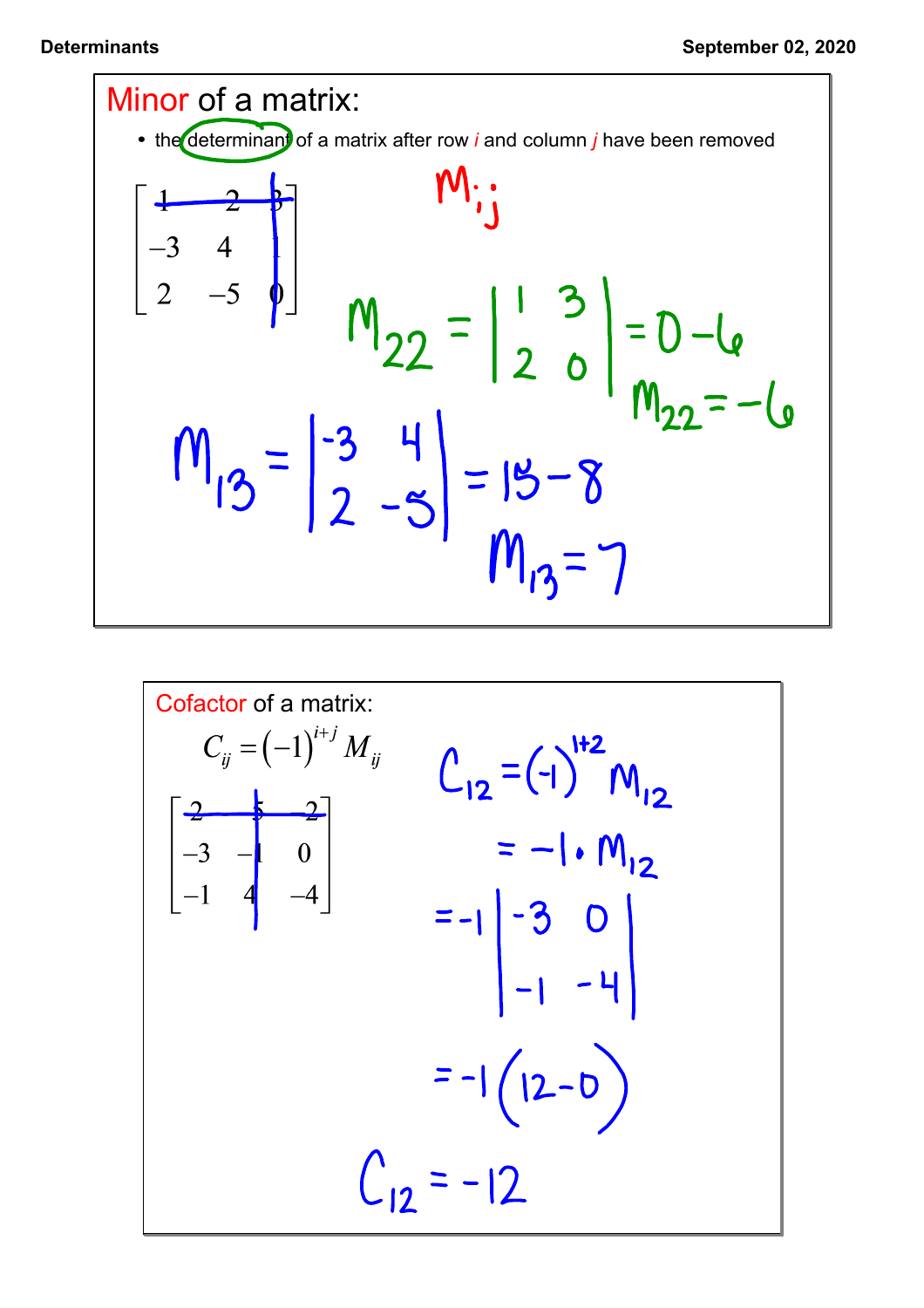

Find the value of the determinant: